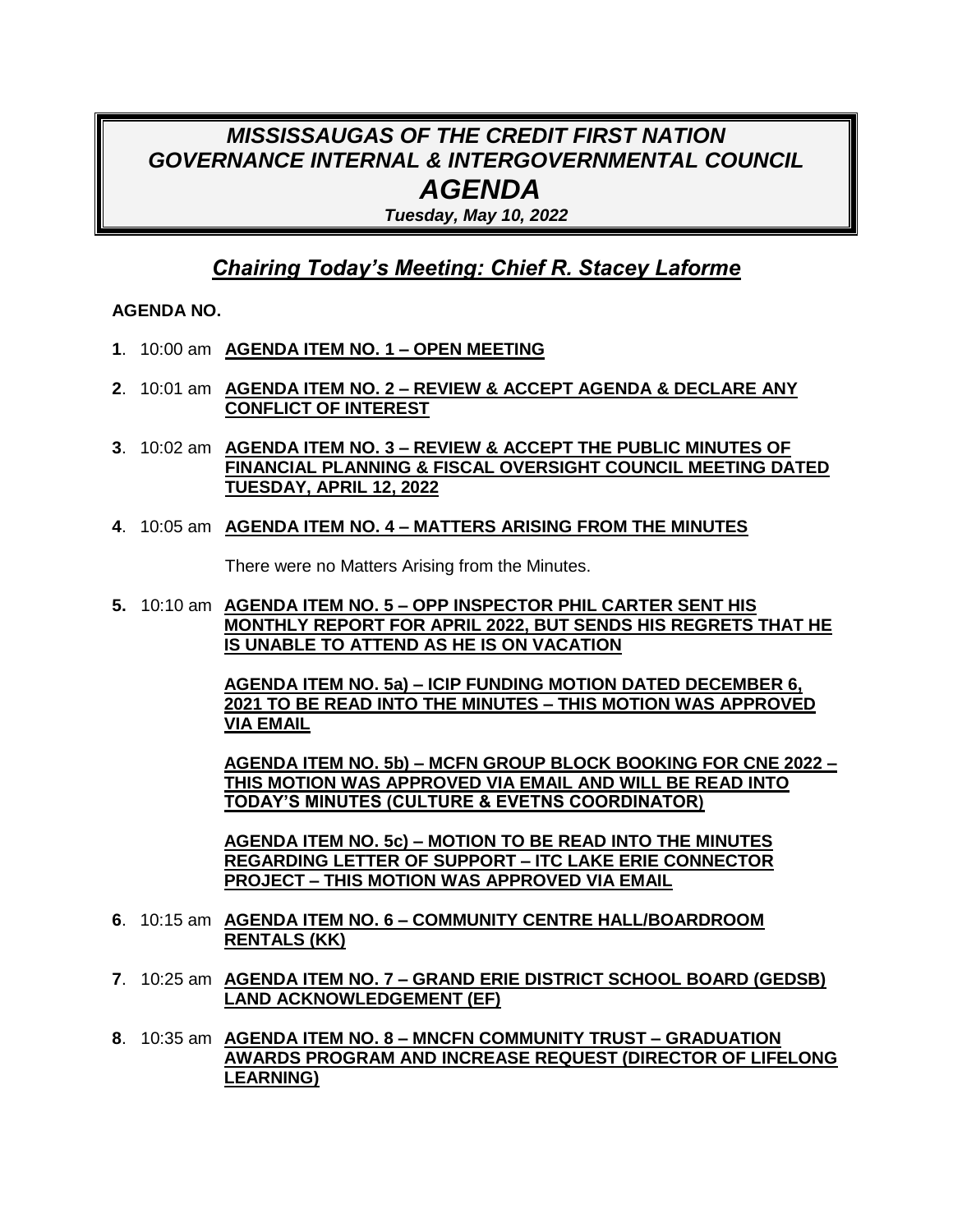#### **9**. 10:45 am **AGENDA ITEM NO. 9 – HIGH SCHOOL INCENTIVE PROGRAM AND INCREASE REQUEST (DIRECTOR OF LIFELONG LEARNING)**

#### **10**. 10:55 am **AGENDA ITEM NO. 10 – GEORGE BROWN COLLEGE MOU (COUNCIL COORDINATOR)**

# **IN-CAMERA ITEM**

**11**. 11:00 am **AGENDA ITEM NO. 11** 

### **OUT OF CAMERA**

- **12**. 11:30 am **AGENDA ITEM NO. 12 – COMMUNITY SURVEY DISTRIBUTION – PUBLIC SAFETY AND LAW ENFORCEMENT (NADINE LAFORME)**
- **13**. 11:45 am **AGENDA ITEM NO. 13 – COMMUNITY CANOE BUILD – JULY 6 – 13, 2022 (CULTURE & EVENTS COORDINATOR)**
- **14**. 11:55 am **AGENDA ITEM NO. 14 – ASSEMBLY OF FIRST NATIONS (AFN) AND CHIEFS OF ONTARIO MEETINGS (EF)**

### **LUNCH BREAK 12:05 TO 1:00 PM**

- **15**. 1:00 pm **AGENDA ITEM NO. 15 – REPLACEMENT OF ROOFING ON FIRST NATION OWNED 5 PLEX (FORMERLY CMHC SECTION 95) (HOUSING DIRECTOR)**
- **16**. 1:10 pm **AGENDA ITEM NO. 16 – COST ESTIMATE FOR HOUSING NEW (HOUSING DIRECTOR)**
- **17**. 1:20 pm **AGENDA ITEM NO. 17 – VERBAL UPDATE ON FIBRE OPTICS (AS)**
- **18**. 1:25 pm **AGENDA ITEM NO. 18 – OTHER/NEW BUSINESS**
	- **a) MOTION TO BE READ INTO THE MINUTES REGARDING ITC LETTER OF SUPPORT (THIS MOTION WAS APPROVED BY CHIEF & COUNCIL VIA EMAIL) (MAJOR PROJECTS COORDINATOR)**
	- **b)**

## **IN-CAMERA ITEMS**

- **19**. 1:30 pm **AGENDA ITEM NO. 19 – IN-CAMERA ITEM**
- **20**. 1:40 pm **AGENDA ITEM NO. 20 – IN-CAMERA ITEM**
- **21**. 1:45 pm **AGENDA ITEM NO. 21 – IN-CAMERA ITEM**
- **22**. 1:55 pm **AGENDA ITEM NO. 22 – IN-CAMERA ITEM**